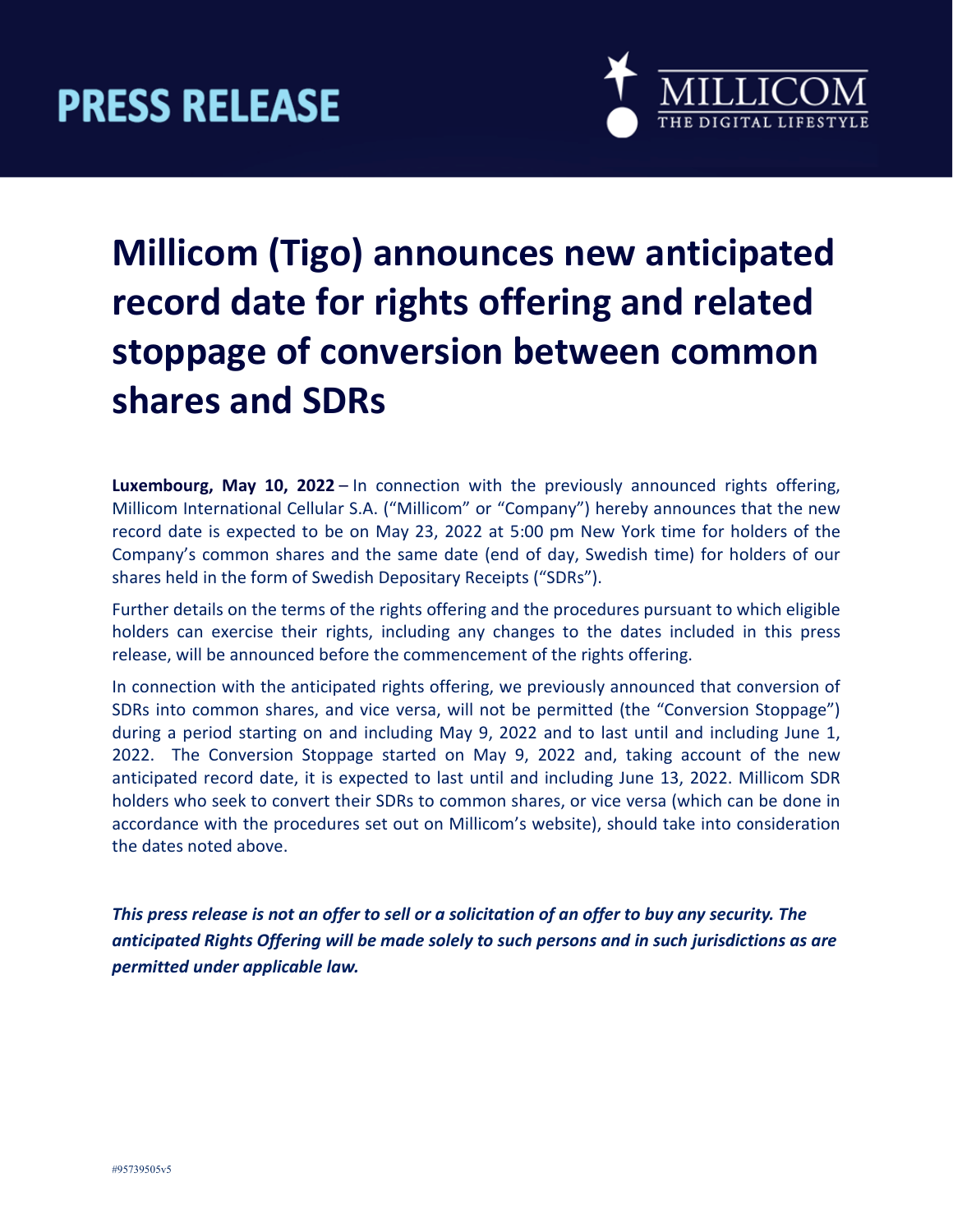# **PRESS RELEASE**



| For further information, please contact       |                                          |
|-----------------------------------------------|------------------------------------------|
| <b>Press:</b>                                 | Investors:                               |
| Yocasta Valdez, Group Manager Digital Media & | Michel Morin, VP Investor Relations      |
| Communications                                | Sarah Inmon, Director Investor Relations |
| press@millicom.com                            | investors@millicom.com                   |
|                                               |                                          |

#### **About Millicom**

Millicom (NASDAQ U.S.: TIGO, Nasdaq Stockholm: TIGO\_SDB) is a leading provider of fixed and mobile telecommunications services in Latin America. Through our TIGO® and Tigo Business® brands, we provide a wide range of digital services and products, including TIGO Money for mobile financial services, TIGO Sports for local entertainment, TIGO ONEtv for pay TV, high-speed data, voice, and business-to-business solutions such as cloud and security. As of March 31, 2022, Millicom employed approximately 20,000 people and provided mobile and fiber-cable services through its digital highways to around 50 million customers, with a fiber-cable footprint of close to 13 million homes passed. Founded in 1990, Millicom International Cellular S.A. is headquartered in Luxembourg.

#### **Forward-Looking Statements**

Statements included herein that are not historical facts, including without limitation statements concerning future strategy, plans, objectives, expectations and intentions, projected financial results, liquidity, growth and prospects, are forward-looking statements. Such forward-looking statements involve a number of risks and uncertainties and are subject to change at any time. In the event such risks or uncertainties materialize, Millicom's results could be materially adversely affected. In particular, there is uncertainty about the spread of the COVID-19 virus and the impact it may have on Millicom's operations, the demand for Millicom's products and services, global supply chains and economic activity in general. The risks and uncertainties include, but are not limited to, the following:

- global economic conditions and foreign exchange rate fluctuations as well as local economic conditions in the markets we serve, which can be impacted by geopolitical developments outside of our principal geographic markets, such as the armed conflict between Russia and the Ukraine and related sanctions;
- potential disruption due to diseases, pandemics, political events, piracy or acts by terrorists, including the impact of the recent outbreak of the COVID-19 virus and the ongoing efforts throughout the world to contain it;
- telecommunications usage levels, including traffic, customer growth and the accelerated transition from traditional to digital services as a result of the COVID-19 pandemic;
- competitive forces, including pricing pressures, the ability to connect to other operators' networks and our ability to retain market share in the face of competition from existing and new market entrants as well as industry consolidation;
- the achievement of our operational goals, financial targets and strategic plans, including the acceleration of cash flow growth, the reduction in net leverage, the expansion of our fixed broadband network, and the implementation of a share repurchase program and environmental, social and governance standards;